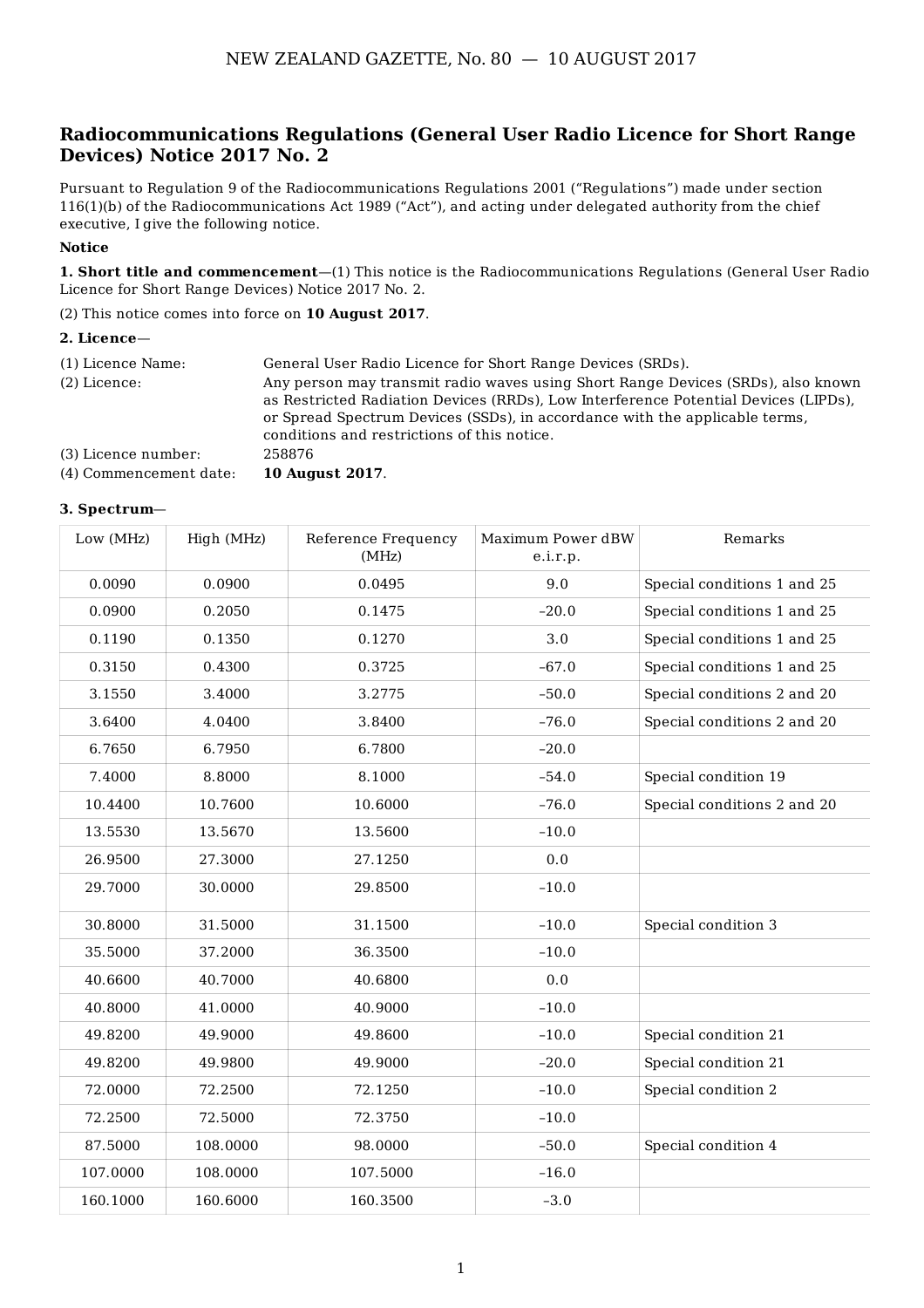| 173.0000   | 174.0000   | 173.5000   | $-10.0$ |                              |
|------------|------------|------------|---------|------------------------------|
| 174.0000   | 230.0000   | 202.0000   | $-20.0$ | Special condition 12         |
| 235.0000   | 300.0000   | 267.5000   | $-30.0$ | Special condition 1          |
| 300.0000   | 322.0000   | 311.0000   | $-20.0$ | Special condition 1          |
| 402.0000   | 406.0000   | 404.0000   | $-46.0$ | Special conditions 5 and 14  |
| 433.0500   | 434.7900   | 433.9200   | $-16.0$ |                              |
| 444.0000   | 444.9250   | 444.4625   | $-16.0$ | Special condition 5          |
| 458.5400   | 458.6100   | 458.5750   | $-3.0$  |                              |
| 466.8000   | 466.8500   | 466.8250   | $-3.0$  |                              |
| 470.0000   | 470.5000   | 470.2500   | $-10.0$ | Special condition 5          |
| 471.0000   | 471.5000   | 471.2500   | $-10.0$ |                              |
| 502.0000   | 510.0000   | 506.0000   | $-10.0$ | Special condition 26         |
| 502.0000   | 694.0000   | 598.0000   | $-50.0$ | Special condition 6          |
| 819.0000   | 824.0000   | 821.0000   | $-10.0$ |                              |
| 864.0000   | 868.0000   | 866.0000   | 6.0     | Special condition 13         |
| 868.0000   | 870.0000   | 869.0000   | $-27.0$ | Special conditions 1 and 15  |
| 869.2000   | 869.2500   | 869.2250   | $-20.0$ | Special conditions 1 and 15  |
| 915.0000   | 928.0000   | 921.5000   | 0.0     | Special condition 23         |
| 920.0000   | 928.0000   | 924.0000   | 6.0     | Special conditions 13 and 23 |
| 2400.0000  | 2483.5000  | 2441.7500  | 6.0     | Special condition 13         |
| 2900.0000  | 3400.0000  | 3150.0000  | $-10.0$ | Special condition 7          |
| 5150.0000  | 5250.0000  | 5200.0000  | $-7.0$  | Special conditions 8 and 16  |
| 5250.0000  | 5350.0000  | 5300.0000  | 0.0     | Special conditions 9 and 17  |
| 5250.0000  | 7000.0000  | 6125.0000  | $-54.0$ | Special condition 27         |
| 5470.0000  | 5725.0000  | 5597.5000  | 0.0     | Special conditions 9 and 18  |
| 5470.0000  | 5725.0000  | 5597.5000  | $-10.0$ | Special condition 7          |
| 5725.0000  | 5875.0000  | 5800.0000  | 6.0     | Special condition 13         |
| 5725.0000  | 5875.0000  | 5800.0000  | 3.0     | Special condition 10         |
| 8500.0000  | 10000.0000 | 9250.0000  | $-10.0$ | Special condition 7          |
| 8500.0000  | 10000.0000 | 9250.0000  | $-54.0$ | Special condition 27         |
| 10000.0000 | 10600.0000 | 10300.0000 | $-16.0$ | Special condition 7          |
| 15700.0000 | 17300.0000 | 16500.0000 | $-10.0$ | Special condition 7          |
| 24000.0000 | 24250.0000 | 24125.0000 | 0.0     |                              |
| 24050.0000 | 26500.0000 | 25275.0000 | $-54.0$ | Special condition 27         |
| 33400.0000 | 36000.0000 | 34700.0000 | $-10.0$ | Special condition 7          |
| 46700.0000 | 46900.0000 | 46800.0000 | $-10.0$ | Special condition 11         |
| 57000.0000 | 66000.0000 | 61500.0000 | 13.0    | Special condition 22         |
| 57000.0000 | 64000.0000 | 60500.0000 | 13.0    |                              |
| 75000.0000 | 85000.0000 | 80000.0000 | $-54.0$ | Special condition 27         |
| 76000.0000 | 77000.0000 | 76500.0000 | 14.0    | Special condition 11         |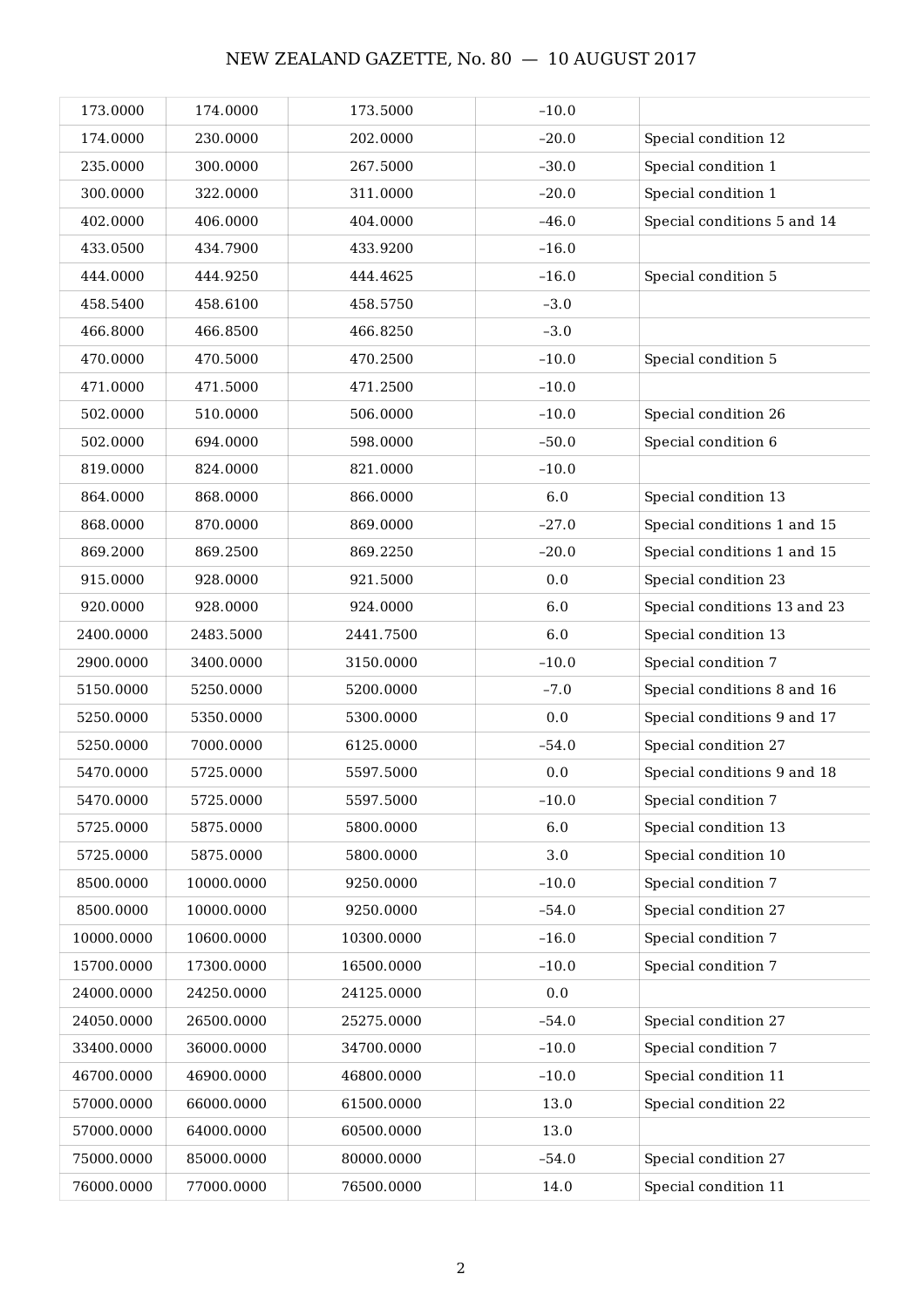| 77000.0000  | 81000.0000  | 79000.0000  | 25.0 | Special condition 11 |
|-------------|-------------|-------------|------|----------------------|
| 122000.0000 | 123000.0000 | 122500.0000 | 0.0  |                      |
| 244000.0000 | 246000.0000 | 245000.0000 | 0.0  |                      |

#### **4. Location**—

| 5. Special conditions— |                  |
|------------------------|------------------|
| (2) Receive Location:  | All New Zealand. |
| (1) Transmit Location: | All New Zealand. |

- 1. Use is limited to determination, telemetry or telecommand.
- 2. Use is limited to auditory aids.
- 3. Use is limited to model control.
- 4. Use is limited to audio senders.
- 5. Use is limited to biomedical telemetry.
- 6. Use is limited to audio/video senders.
- 7. Use is limited to radiolocation.
- 8. Use is limited to wireless LAN indoor systems only.
- 9. Use is limited to wireless LAN.
- 10. Use is limited to road transport and traffic telematics.
- 11. Use is limited to field disturbance sensors.
- 12. In the band 174 230 MHz transmissions are permitted under this licence from 1 September 2015 until 30 September 2019, whereafter all transmissions must cease. Use is limited to the purpose known as radio microphones (also known as wireless microphones), in-ear monitors or wireless audio transmitters.
- 13. Transmitters using e.i.r.p.s greater than 0 dBW (1 W) must employ frequency hopping or digital modulation techniques.
- 14. In the band 402 406 MHz, the maximum permitted duty cycle is 0.1%.
- 15. In the band 868 870 MHz, the maximum power is –27 dBW (2 mW) e.i.r.p. and the maximum permitted duty cycle is 1%, except in the band 869.20 – 869.25 MHz, where the maximum power is –20 dBW (10 mW) e.i.r.p. and the maximum permitted duty cycle is 0.1%.
- 16. In the band 5150 5250 MHz, the maximum power is –7 dBW (200 mW) e.i.r.p. and the maximum permitted power spectral density is –20 dBW/MHz (10 mW/MHz) e.i.r.p. or equivalently –36 dBW/25 kHz (0.25 mW/25 kHz) e.i.r.p.
- 17. Indoor-Only Systems: In the band 5250 5350 MHz, the maximum power is –7 dBW (200 mW) e.i.r.p. and the maximum permitted power spectral density is –20 dBW/MHz (10 mW/MHz) e.i.r.p., provided Dynamic Frequency Selection and Transmitter Power Control are implemented. If Transmitter Power Control is not used, then the maximum power (e.i.r.p.) value must be reduced by  $3 dB$ ;

Indoor and Outdoor Systems: In the band 5250 – 5350 MHz, the maximum power is 0 dBW (1 W) e.i.r.p. and the maximum permitted power spectral density is –13 dBW/MHz (50 mW/MHz) e.i.r.p., provided Dynamic Frequency Selection and Transmitter Power Control are implemented in conjunction with the following vertical radiation angle mask where θ is the angle above the local horizontal plane (of the Earth):

| Maximum permitted mean power density  | Elevation angle above horizontal             |
|---------------------------------------|----------------------------------------------|
| $-13$ dB(W/MHz)                       | for $0^{\circ} \leq \theta \leq 8^{\circ}$   |
| $-13 - 0.716(\theta - 8)$ dB(W/MHz)   | for $8^{\circ} \leq \theta \leq 40^{\circ}$  |
| $-35.9 - 1.22(\theta - 40)$ dB(W/MHz) | for $40^{\circ} \leq \theta \leq 45^{\circ}$ |
| $-42$ dB(W/MHz)                       | for $45^{\circ} < \theta$ :                  |

18. In the band 5470 – 5725 MHz, the transmitter peak power must not exceed –6 dBW (250 mW). The maximum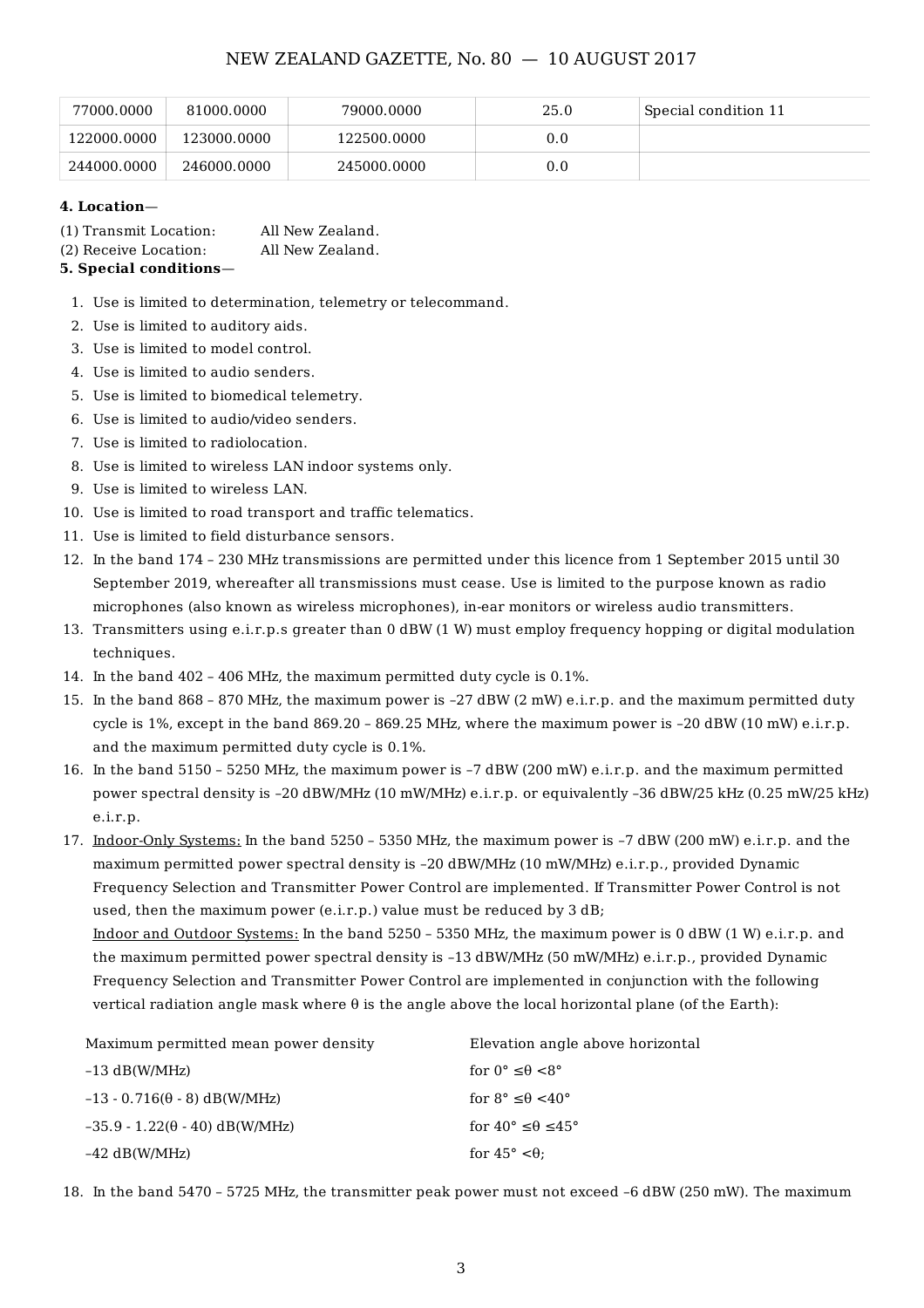power is 0 dBW (1 W) e.i.r.p. and the maximum permitted power spectral density is –13 dBW/MHz (50 mW/MHz) e.i.r.p., provided Dynamic Frequency Selection and Transmitter Power Control are implemented. If Transmitter Power Control is not used, then the maximum power (e.i.r.p.) value must be reduced by 3 dB.

- 19. In the band 7.4 8.8 MHz, use is restricted to inductive systems where the magnetic field strength from devices must not exceed 9 dBµA/m at a distance of 10 metres.
- 20. In the band 3.155 3.400 MHz, the maximum permitted field strength is 13.5 dBµA/m measured in a 10 kHz bandwidth at a distance of 10 metres. In the bands 3.64 – 4.04 MHz and 10.44 – 10.76 MHz, the maximum permitted field strengths are –15 dBµA/m and –20 dBµA/m, respectively, both measured in a 10 kHz bandwidth at 10 metres.
- 21. In the band 49.82 49.98 MHz, transmissions are permitted under this licence from 1 September 2015.
- 22. Indoor-Only Systems: In the band 57 66 GHz, the power spectral density must not exceed –17 dBW/MHz  $(20 \text{ mW/MHz})$  e.i.r.p.
- 23. Transmissions must not exceed the following unwanted emission limits: –79 dBW (–49 dBm) e.i.r.p. within 800 – 915 MHz and –63 dBW (–33 dBm) e.i.r.p. within 928 MHz – 1 GHz. The reference bandwidth for emissions is 100 kHz. Outside the band 800 MHz – 1 GHz, the limits prescribed in applicable standards prescribed in the [Radiocommunications](https://gazette.govt.nz/notice/id/2016-go2007) (Radio Standards) Notice 2016 (published in the New Zealand Gazette, 14 April 2016, Issue No. 31, Notice No. 2016-go2007) apply. In the absence of applicable standards, the limits prescribed in Table 2 of the notice apply.
- 24. (deleted)
- 25. In the band 0.009 0.090 MHz, the magnetic field strength from devices must not exceed 72 dBµA/m at a distance of 10 metres. In the band 0.090 – 0.205 MHz, the magnetic field strength from devices must not exceed 43 dBµA/m at a distance of 10 metres, except in the band 0.119 – 0.135 MHz, where the magnetic field strength from devices must not exceed 66 dB<sub>u</sub>A/m at a distance of 10 metres. In the band 0.3150 - 0.430 MHz, the magnetic field strength from devices must not exceed –5 dBµA/m at a distance of 10 meters.
- 26. Use is limited to the purpose known as radio microphones (also known as wireless microphones), in-ear monitors or wireless audio transmitters. Analogue modulation schemes are permitted with a maximum necessary bandwidth of 300 kHz. Digital modulation schemes are permitted with a maximum necessary bandwidth of 200 kHz. Use of a power level above –20 dBW is only permitted when the user has first determined that the intended use will not affect the reception of television broadcasts in or adjacent to the proposed area of operation.
- 27. Use is limited to radiodetermination transmitters operated within shielded enclosures and installations must be inside the shielded enclosure. The maximum power –54 dBW e.i.r.p. applies at 3 metres as measured outside the shielded enclosure over a maximum of 50 MHz bandwidth. The emission leakage outside the shielded enclosure must not exceed the maximum permitted power spectral density –71.3 dBW/MHz (–41.3 dBm/MHz) e.i.r.p. at any time.

#### **6. General conditions applying to all transmissions under this licence**—

- 1. The frequency ranges, peak power of transmissions within those frequency ranges, and designated uses of frequencies are those prescribed in this licence. All transmissions in a given frequency range must comply with any special conditions relating to that frequency range.
- 2. Transmitters, and persons supplying or using transmitters, must comply with the requirements of Regulations 32 – 37 of the Radiocommunications Regulations 2001.
- 3. Frequency use is on a shared basis and the chief executive does not accept liability under any circumstances for any loss or damage of any kind occasioned by the unavailability of frequencies or interference to reception.
- 4. Should interference occur to services licensed pursuant to a radio licence or a spectrum licence, the chief executive reserves the right to require and ensure that any transmission or any emission pursuant to this